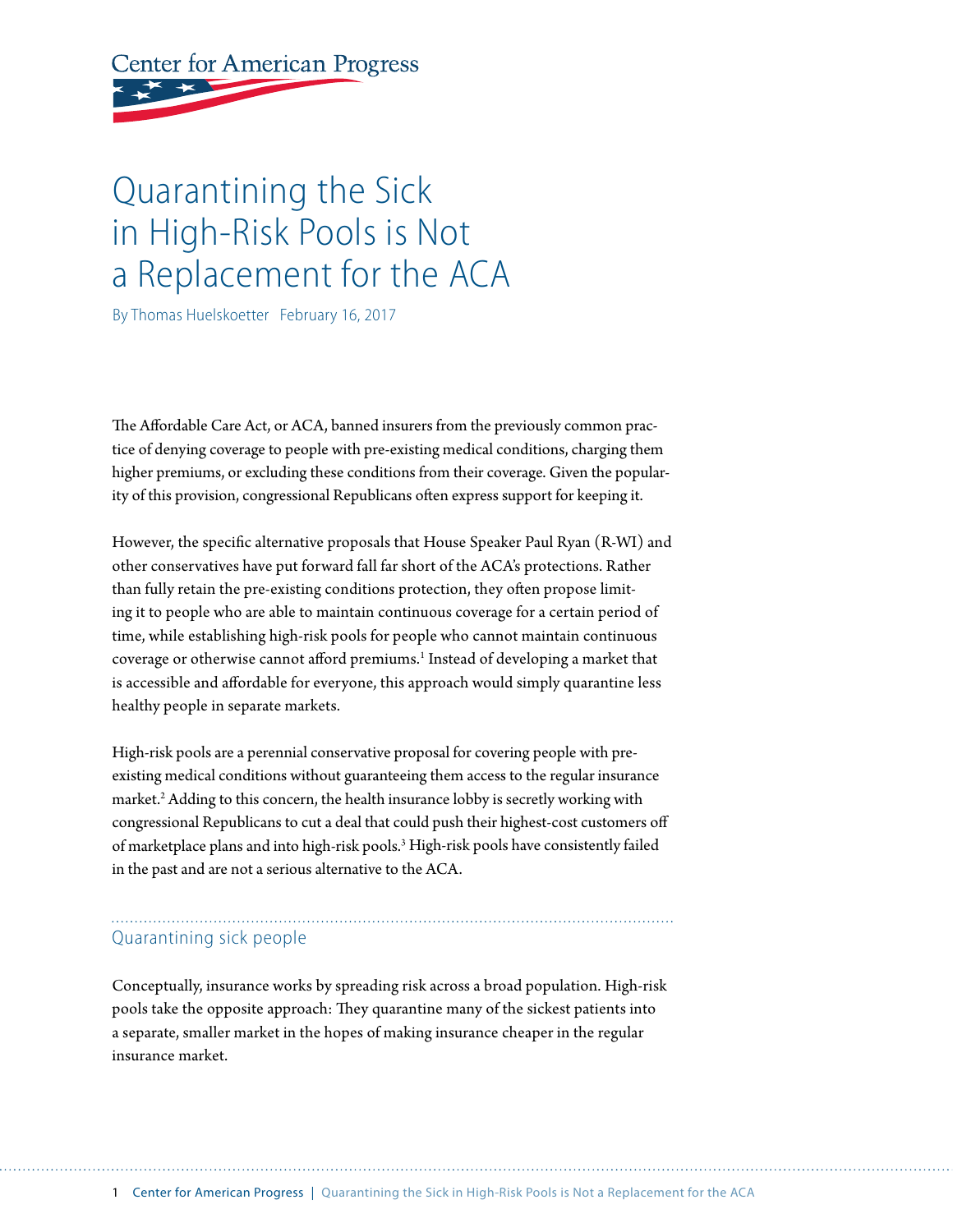Yet, high-risk pools do not change the basic fact that less healthy people are more expensive to cover; the underlying costs of these people's care do not magically go away. A high-risk pool approach simply shifts these costs to a separate market that generally lacks healthy people to balance out risk. Consequently, average per-person costs in the separate pool are extremely high compared with regular insurance markets.

As a result, the high-risk pool inevitably pays out far more in medical claims than it collects in premiums, creating a massive shortfall that requires huge, ongoing government subsidies to avert a market collapse. If insurers priced their premiums at the actual level needed to cover expenses in this smaller market, then premiums would be so high that few consumers would be able to stay in the market at all.

# High-risk pools have failed in the past

States that ran high-risk pools prior to the ACA found it virtually impossible to actually finance them sustainably while covering significant numbers of people. These financial realities are why many states took steps to limit the ability of people with pre-existing conditions to actually enroll or to use their coverage, even though offering coverage to such people was the high-risk pools' nominal reason for existence. High-risk pool enrollees faced substantially higher premiums than people in the normal individual market, often by as much as 150 percent to 200 percent, although some pools did offer subsidies to low-income enrollees.<sup>4</sup>

Furthermore, many high-risk pools imposed lifetime limits or annual limits on coverage, which are no longer permitted on essential benefits for new plans under the ACA. Many high-risk pool plans also had high deductibles along with their already high premiums.<sup>5</sup>

And stunningly, the overwhelming majority of state high-risk pools actually refused to pay for services associated with a patient's pre-existing conditions in the first months of their enrollment. These coverage exclusions generally lasted for six to 12 months.<sup>6</sup> In other words, despite being marketed today as a solution for people with pre-existing conditions, high-risk pools in the past were explicitly structured to discourage people from signing up specifically to receive treatment for their pre-existing conditions, primarily because these pools lacked sufficient funding to accommodate such treatment.

For example, California's high-risk pool imposed a shorter-than-average, three-month waiting period before enrollees could receive treatment for pre-existing conditions—but also imposed a \$75,000 annual limit on benefits along with a \$750,000 lifetime limit.7 In addition, the state capped enrollment, resulting in long waiting lists of people unable to enroll; at the same time, the pool's high premiums proved difficult for enrollees to afford, leading some to drop out.<sup>8</sup> Meanwhile, Florida had such difficulty financing its high-risk pool sustainably that the state froze new enrollment for the pool in 1991; enrollment remained frozen almost two decades later as the debate over the ACA began.<sup>9</sup>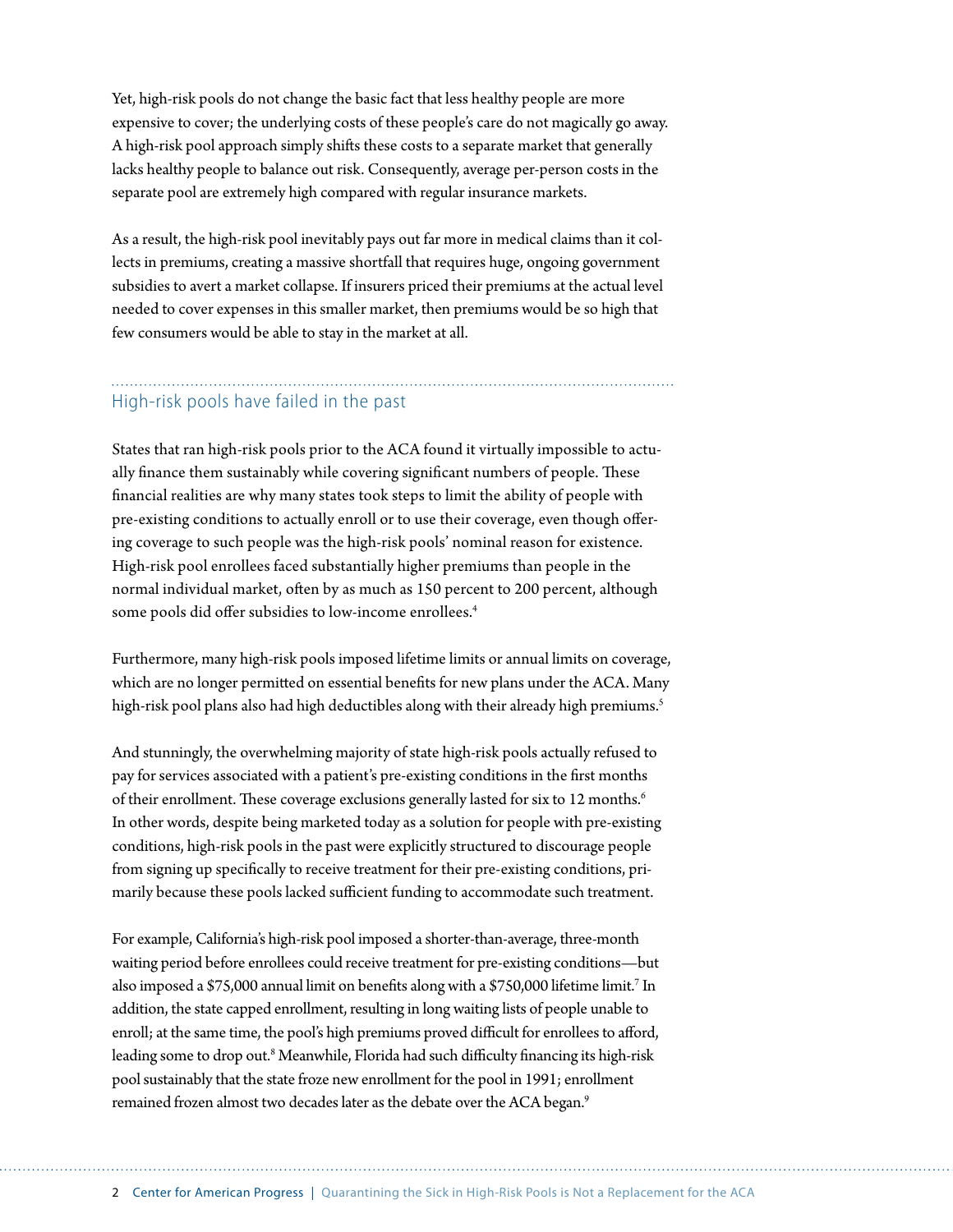The performance of these past high-risk pools gives little reason for optimism that they are capable of covering large numbers of people effectively and affordably. Prior to full implementation of the ACA in 2011, high-risk pools in 35 states had net losses of \$1.2 billion for the year while covering only about  $226,600$  people.<sup>10</sup>

In addition, the ACA established a temporary high-risk pool called the Pre-Existing Condition Insurance Plan, or PCIP. It provided coverage options for uninsured people who met certain requirements, in advance of the ACA's coverage expansion and consumer protections going into full effect in 2014. However, the PCIP had only \$5 billion in funding and saw low enrollment, covering only about  $115,000$  people at its peak.<sup>11</sup> Notably, the \$5 billion proved to be too little to handle even this low rate of enrollment, forcing the federal government to take steps to limit enrollment and shift costs to enrollees, including a suspension of new enrollment in 2013.12

These enrollment numbers are a fraction of the eligible population. Overall, the Kaiser Family Foundation estimates that 52 million Americans, or one in four nonelderly adults, have a pre-existing condition that insurers could have used to deny them coverage if they were applying on the individual market prior to the ACA.<sup>13</sup> Many of these 52 million people already have coverage through their employers or through public programs, such as Medicaid, but others are uninsured or covered through the individual market. The Government Accountability Office estimates that, prior to the ACA, insurers on average denied about one in five individual market applications.<sup>14</sup> And the Kaiser Family Foundation estimate only includes those people whose pre-existing conditions would have made them "uninsurable" from the perspective of insurers. It does not include many other Americans who have types of pre-existing conditions that would leave them exposed to discrimination through higher premiums or coverage exclusions in the individual market if the ACA's protections were repealed.<sup>15</sup>

## Congressional proposals are inadequate and underfunded

Speaker Ryan's health care proposal outline would provide \$25 billion in funding over 10 years, or \$2.5 billion per year, to support high-risk pools in the states.16 However, the Congressional Budget Office has previously estimated that a package of proposals including roughly this level of funding for high-risk pools would only be sufficient to cover 3 million people.17 Since this estimate also included the effects of several other proposals, the specific impact of \$25 billion for high-risk pools would actually be even smaller. Underfunding high-risk pools in this manner would shift costs to states, which would be forced to make up the difference or, more likely, restrict coverage or enrollment for people with pre-existing conditions.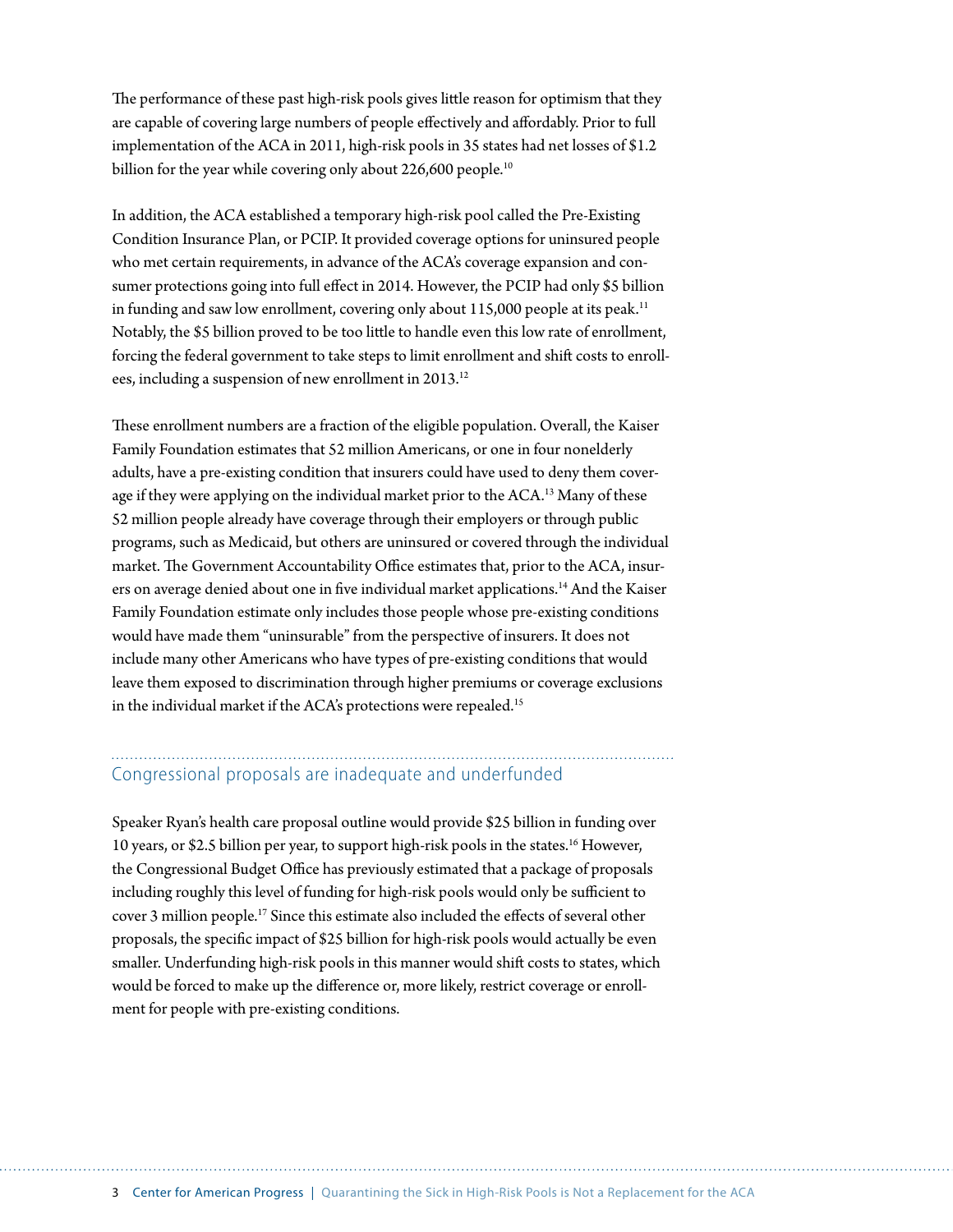For comparison, conservative experts James Capretta and Tom Miller have estimated that \$15 billion to \$20 billion per year, or \$150 billion to \$200 billion over 10 years, would be needed to fully finance high-risk pools even if they covered only 2 million to 4 million people.18 Notably, their estimates were based on the financial costs of state high-risk pools, which generally maintained restrictive measures such as coverage exclusions in the initial months after enrollment, high premiums and deductibles, and lifetime and/or annual limits on coverage. As a result, more generous high-risk pools would be even more expensive to finance. Similarly, University of Chicago professor Harold Pollack has estimated that a high-risk pool covering 4 million people would need \$24 billion in annual subsidies.<sup>19</sup>

As these estimates indicate, Speaker Ryan's proposal does not come close to providing enough funding to realistically cover people with pre-existing conditions in high-risk pools without limiting enrollment or coverage.

#### Conclusion

Using high-risk pools to quarantine the sick is not a new idea—and it has consistently failed in the past. Congressional Republican proposals to set up high-risk pools while significantly underfunding them are not a serious alternative to the ACA's coverage expansion and protections for people with pre-existing conditions.

*Thomas Huelskoetter is a Policy Analyst with the Health Policy team at the Center for American Progress.*